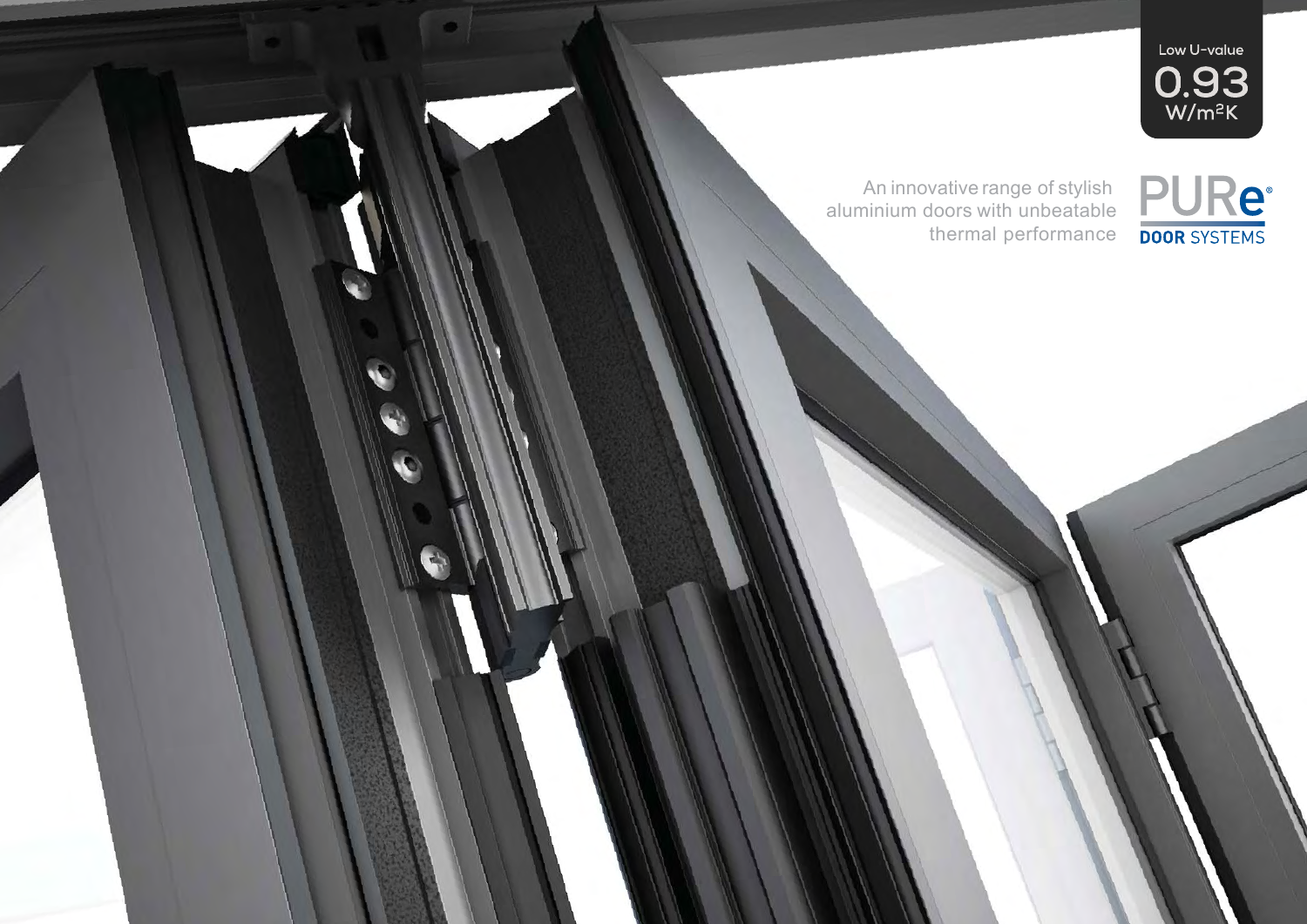# **PURe® DOORS**

**A revolutionary range of aluminium doors.**

- 04 | thinking PURe<sup>®</sup>
- 06 | PURe<sup>®</sup> genius
- 08 | PURe<sup>®</sup> performance
- 10 | PURe® design
- 12 | PURe<sup>®</sup> choice
- 14 | PURe<sup>®</sup> piece of mind
- 16 | PURe<sup>®</sup> simplicity
- 18 | PURe<sup>®</sup> Senior
- 19 | your guarantee

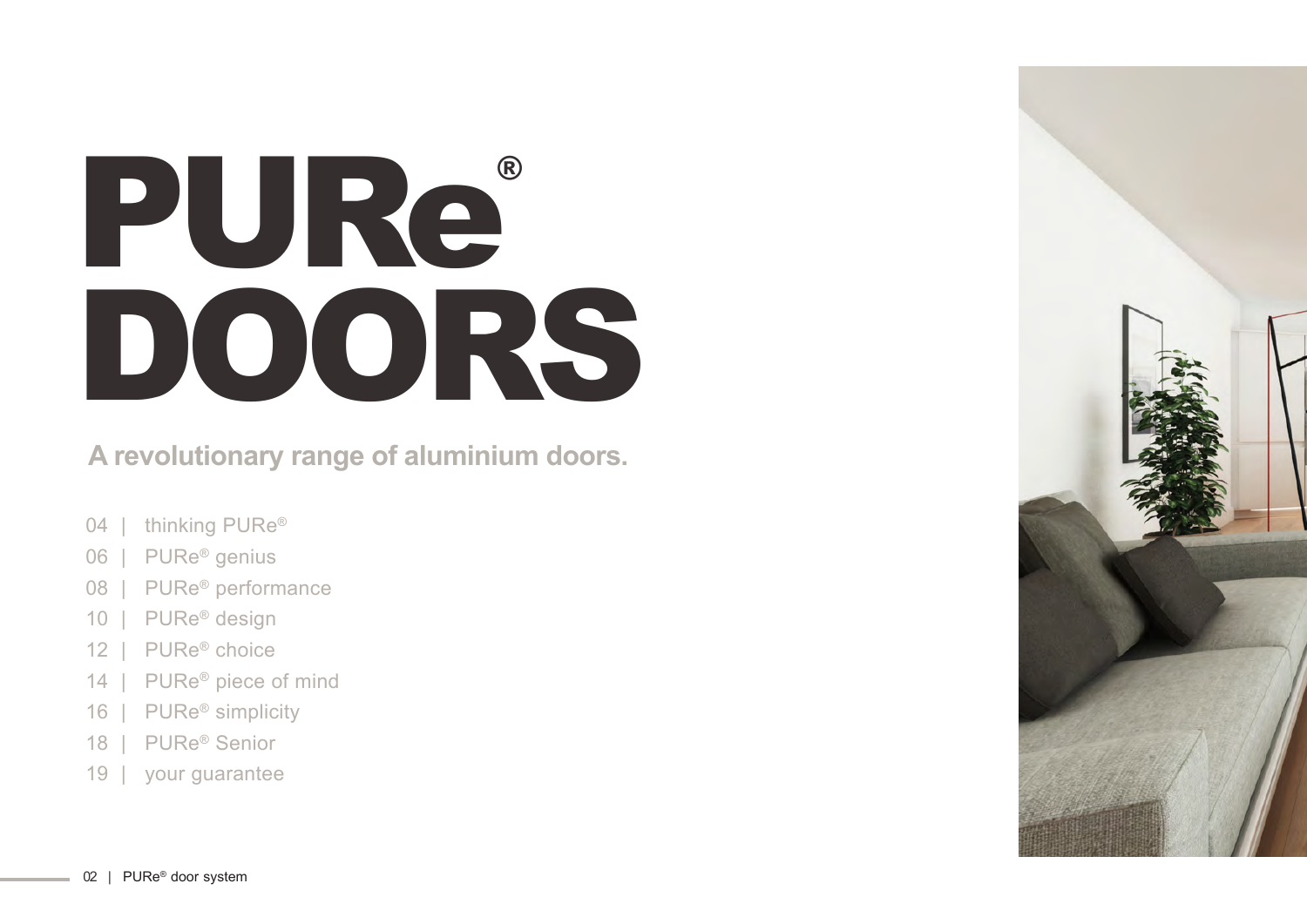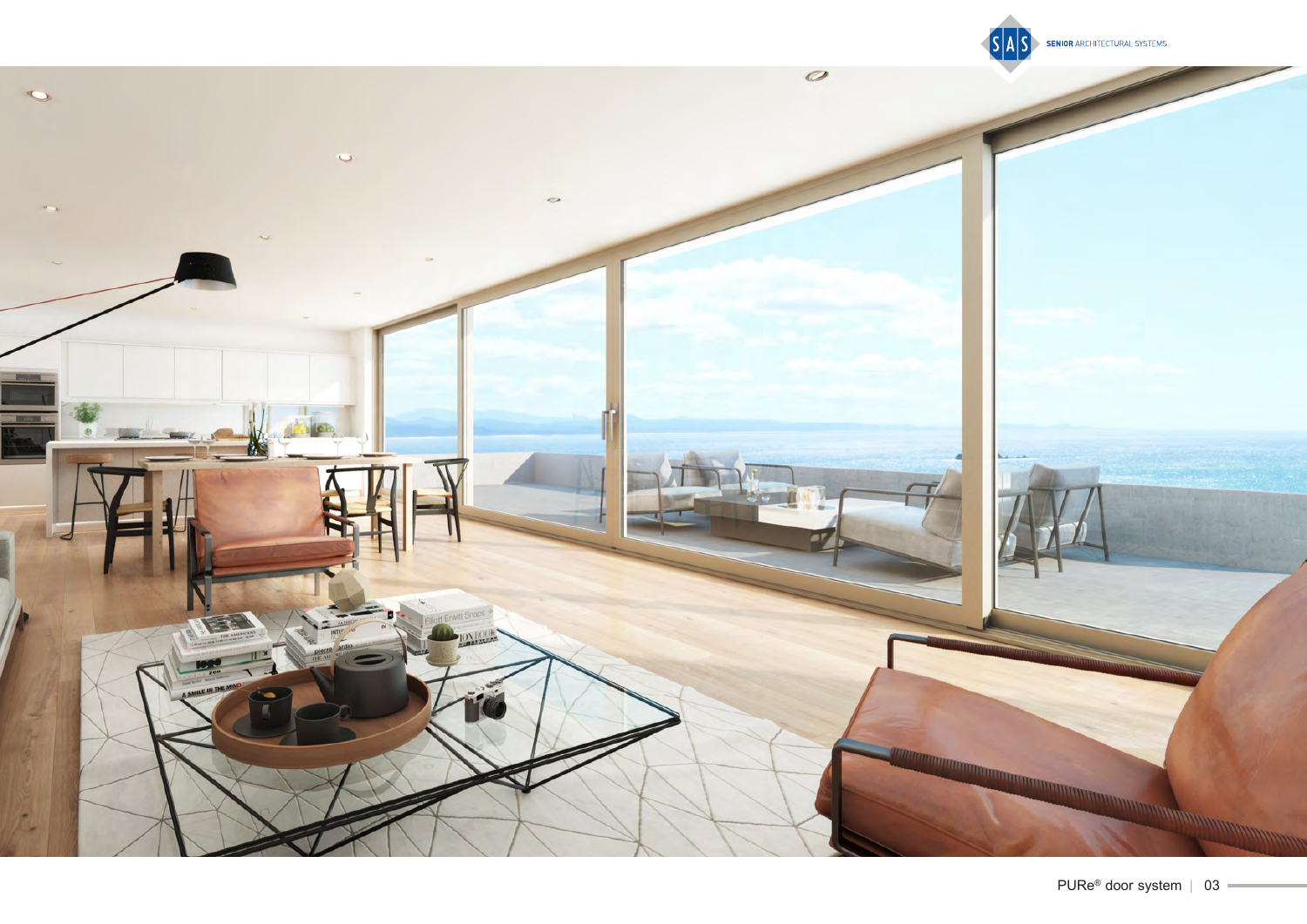

# **THINKING PURe®**

The PURe® door range has been developed by Senior Architectural Systems,one of the largest and most respected fenestration companies in the UK today. The system is the next generation of evolved products, designed to exceed current and meet future legislation.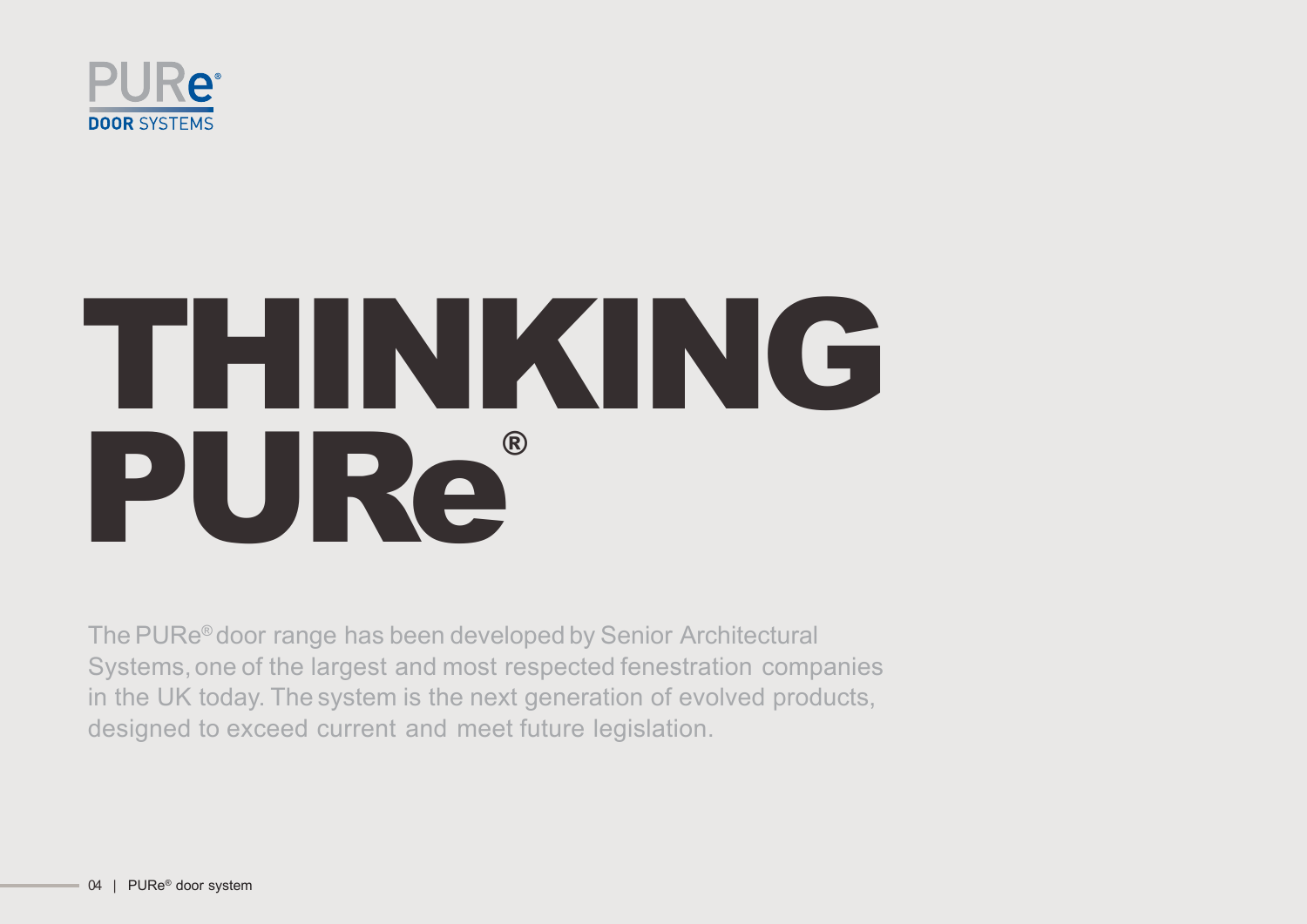

PURe® door systems

 $\overline{\underset{\text{W/m}^2\text{K}}{\text{O.93}}}$ 

Double

**Triple** 

Cradle  $-$  to  $-$ 

Cradle

Offered with double or triple glazing, door options include single and double doors, folding sliding, inline slide and lift & slide, all of which are ideal for both new build and refurbishment applications.

\*U-values as low as 0.93W/m2K are achievablefor our folding sliding door range, when calculated as a CENstandard.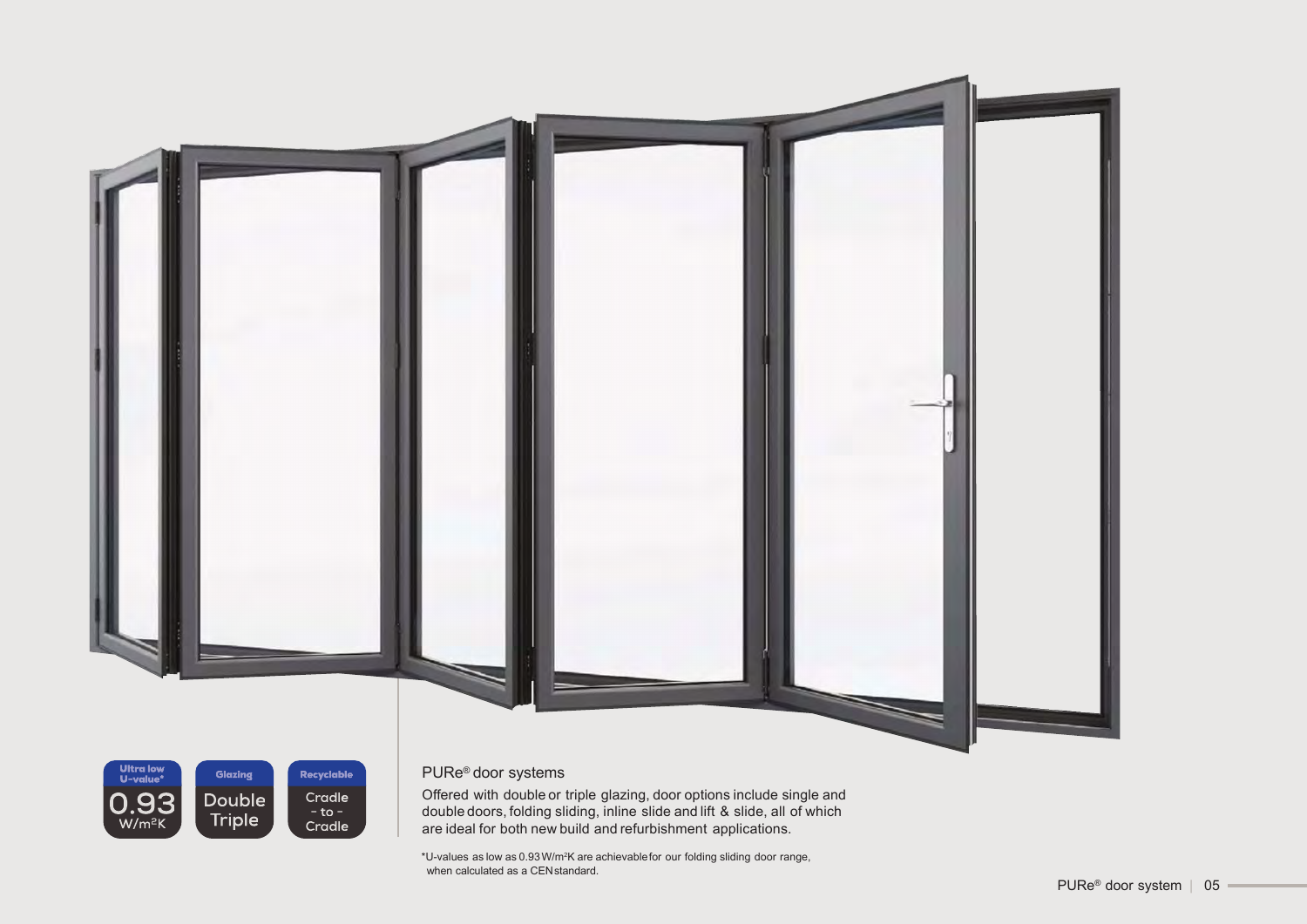

## **PURe® GENIUS**

### **Style , performance and a host o f design options**

Welcome to the range of innovative PURe® aluminium doors fro m Senio r Architectural Systems.

Designed and patented in the UK by our research and development team, PURe ® doors complement our PURe ® window range an d feature a unique thermal break system delivering unbeatable thermal performance whateve r the weather.

As fo r looks, the PURe ® door range has it all . From single to double ,inlin e slide, folding slidin g an d lift & slide options fo r stunning unbroken view s suitable fo r both new builds an d refurbishments.

Ad d to that an almost endless choice of colours and finishes and it's eas y to see why the PURe ® door system is set to revolutionis e the aluminiu m doo r market.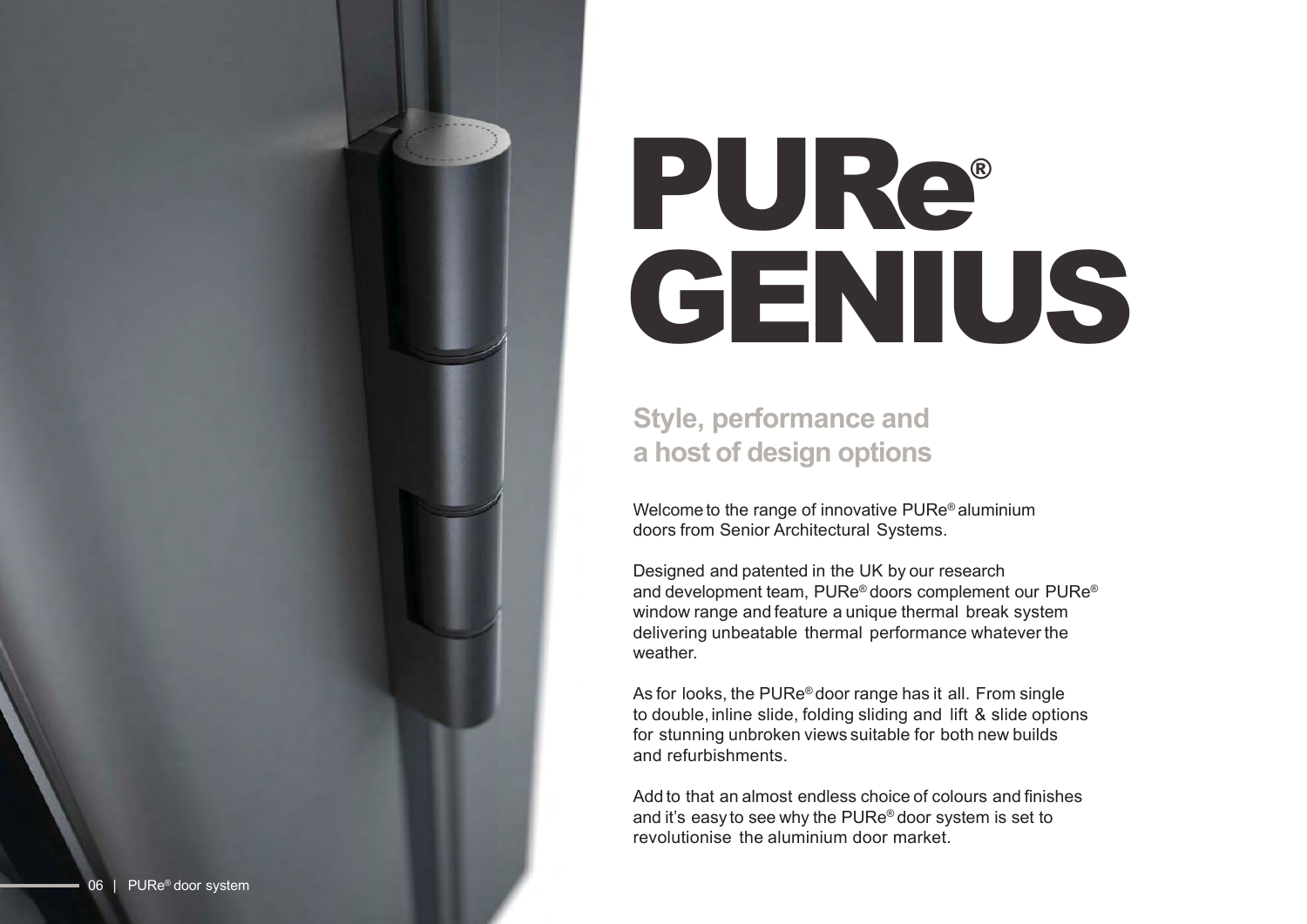- Double/triple glazed high performance glazed units **1**
- Powder-coateddurable aluminium in single/dual colour **2**
- High performance gasketry **3**
- Unique, patented PURe® thermal break **4**

#### **Patented PURe® innovationto future-proof your building**

The PURe® range incorporates high insulation polyurethane foam (PUR) as an innovativethermal barrier - preventing the cold from getting in and the heat from getting out.

Already used for many years in the construction industry to provide insulation, PUR is fully recyclable, safe to handle and gives ultra-high thermal performance.

This ground-breaking patented use of PUR as a thermal barrier means that PURe® doors exceed current and will meet future Building Regulations.

In fact, PURe® aluminium doors can give U-values as low as 0.93W/m<sup>2</sup>K, when calculated as a commercial CEN standard door.

Easy to manufacture using existing tooling, the PURe® door range is the new, simple way to achieve unbeatable thermal performance with infinite design options.

PURe® provides a simple and cost effective way to future-proof

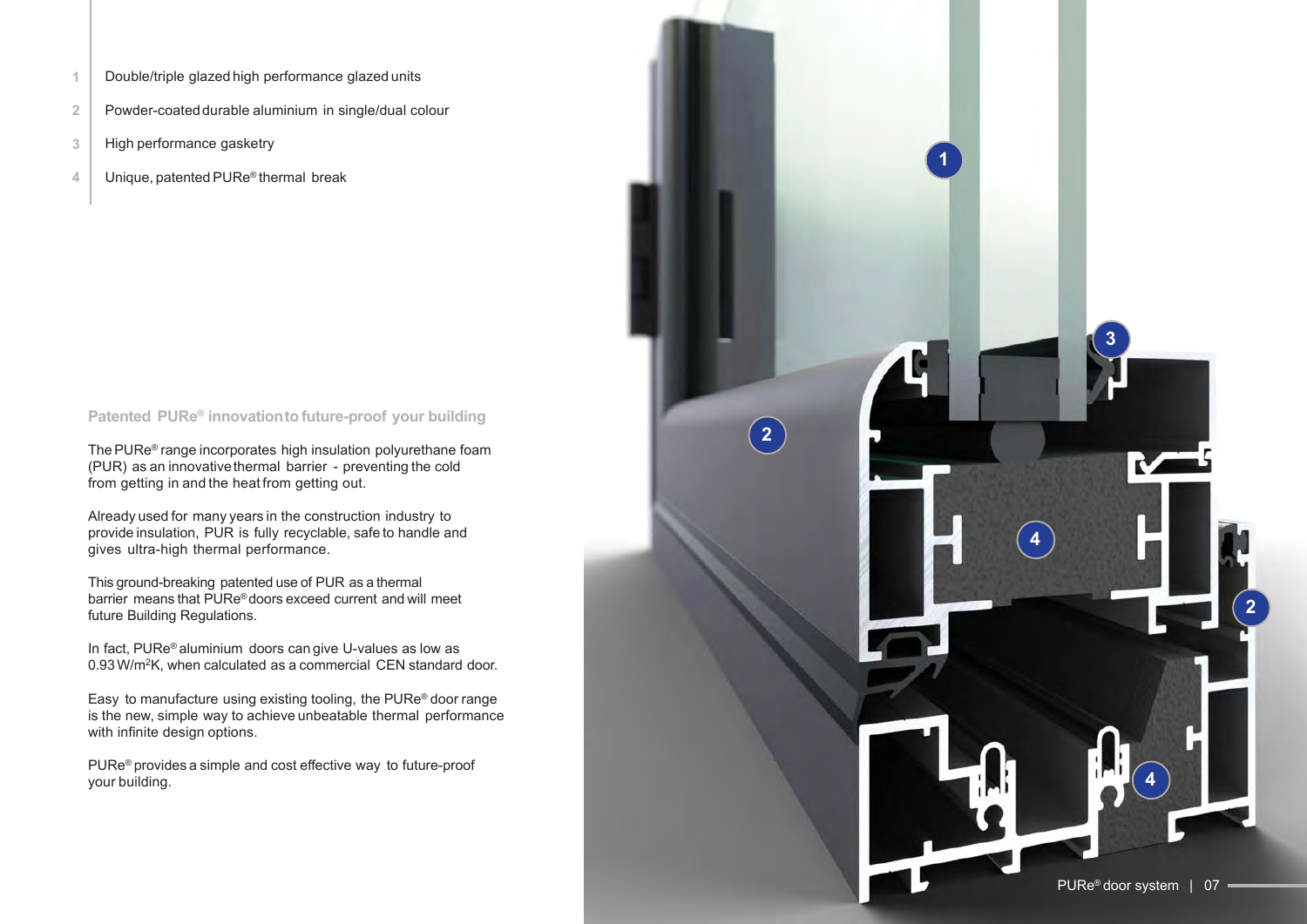## **®**PERFORMANCE

PURe® doors allow U-values well below 1.0W/m2K to be achieved, giving significantly better thermal performance than other aluminium doors currently available on the market.

That means a substantial improvement in the building's carbon footprint and lower energy bills. ThePURe® door system is designed to meet the highest thermal standards. The benefits that the specification of PURe® doors can bring to a project are huge. PURe® doors are competitively priced compared to less thermally efficient aluminium doors. So main contractors can significantly reduce their  $CO<sub>2</sub>$  calculations without increasing costs, which means additional savings in the overall build cost can be made by reducing the need for features such as photovoltaic roof panels or expensiveunder floor insulation.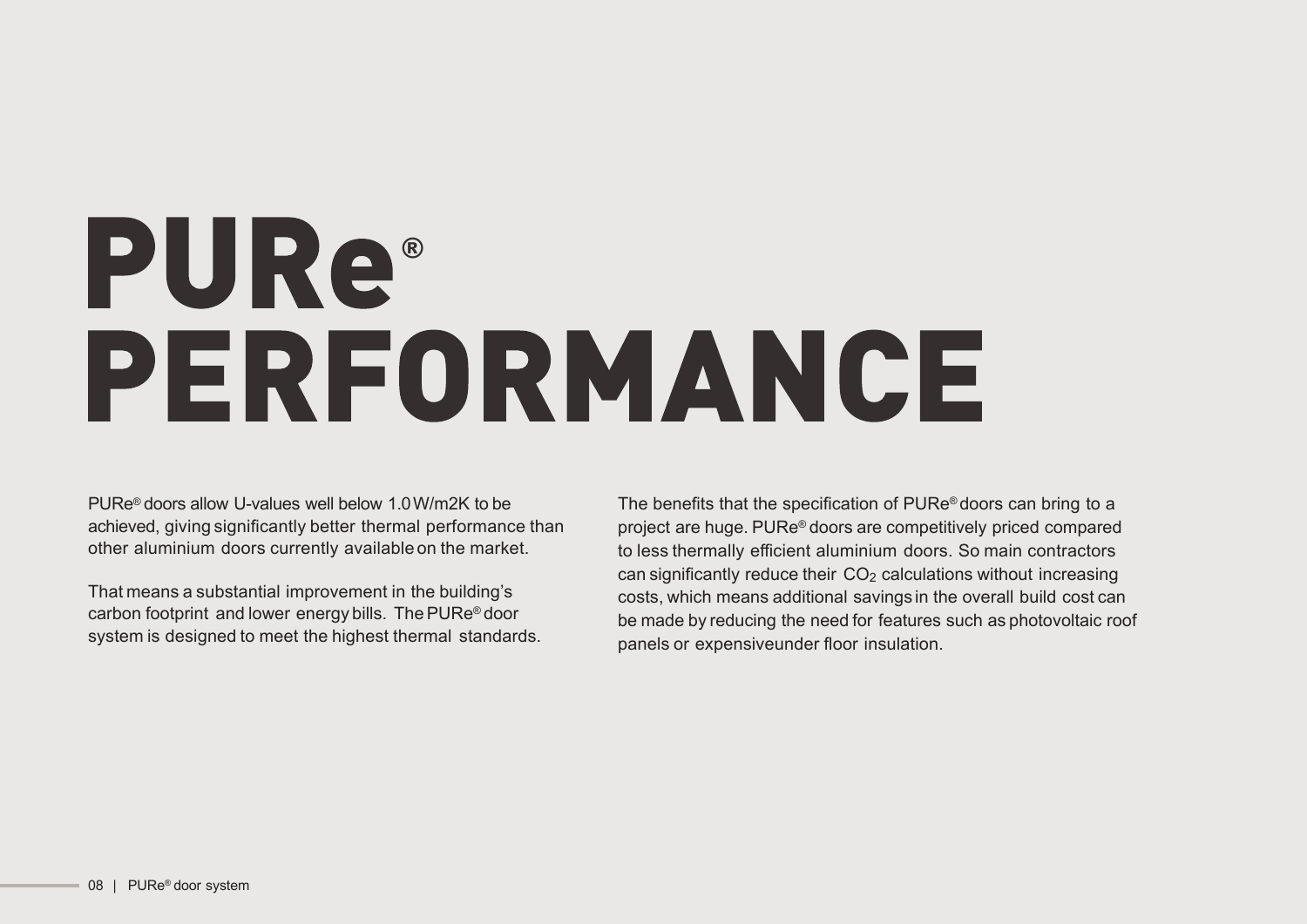

\*U-values as low as 0.93W/m2K are achievablefor our folding sliding door range, when calculated as a CEN standard.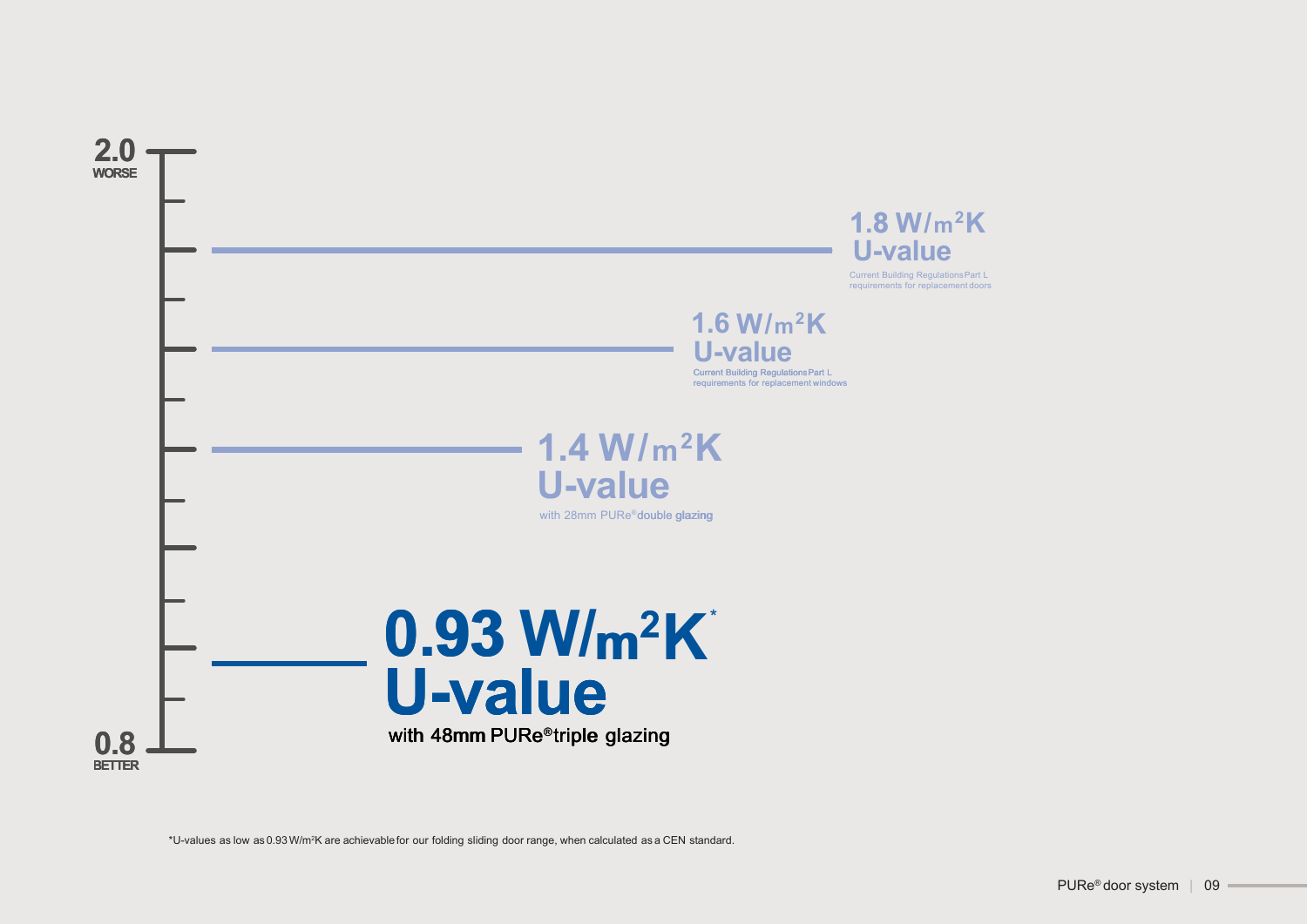## **PURe® DESIGN**





#### **Style, eleganceand practicality**

The PURe® door range has been designed with style, eleganceand practicality in mind. The result is a stunning array of doors, suitable for a range of projects.

Featuring narrow sightlines, PURe® doors are available in a wide range of configurations, with the option for further thermal enhancement for added energy savings. **PURe® SLIDE.**Inline Slide Door. - perfect as <sup>a</sup> residential patio door **PURe® SLIDE.**Lift & Slide Door. – with <sup>a</sup> heavyduty option for larger sizes

- Robust design to take leaf weights up to 160Kg for inline slide, 200Kg for lift & slide, and 300Kg for heavy duty lift & slide
- Full flexibility with heights of up to 3000mm
- Unique jointing method of head and cill allows thermal breaks to always line through with the door, for added thermal efficiency
- Further thermal enhancement available for added energy savings
- Precision engineering to effortlessly glide open
- 40+years life expectancy\*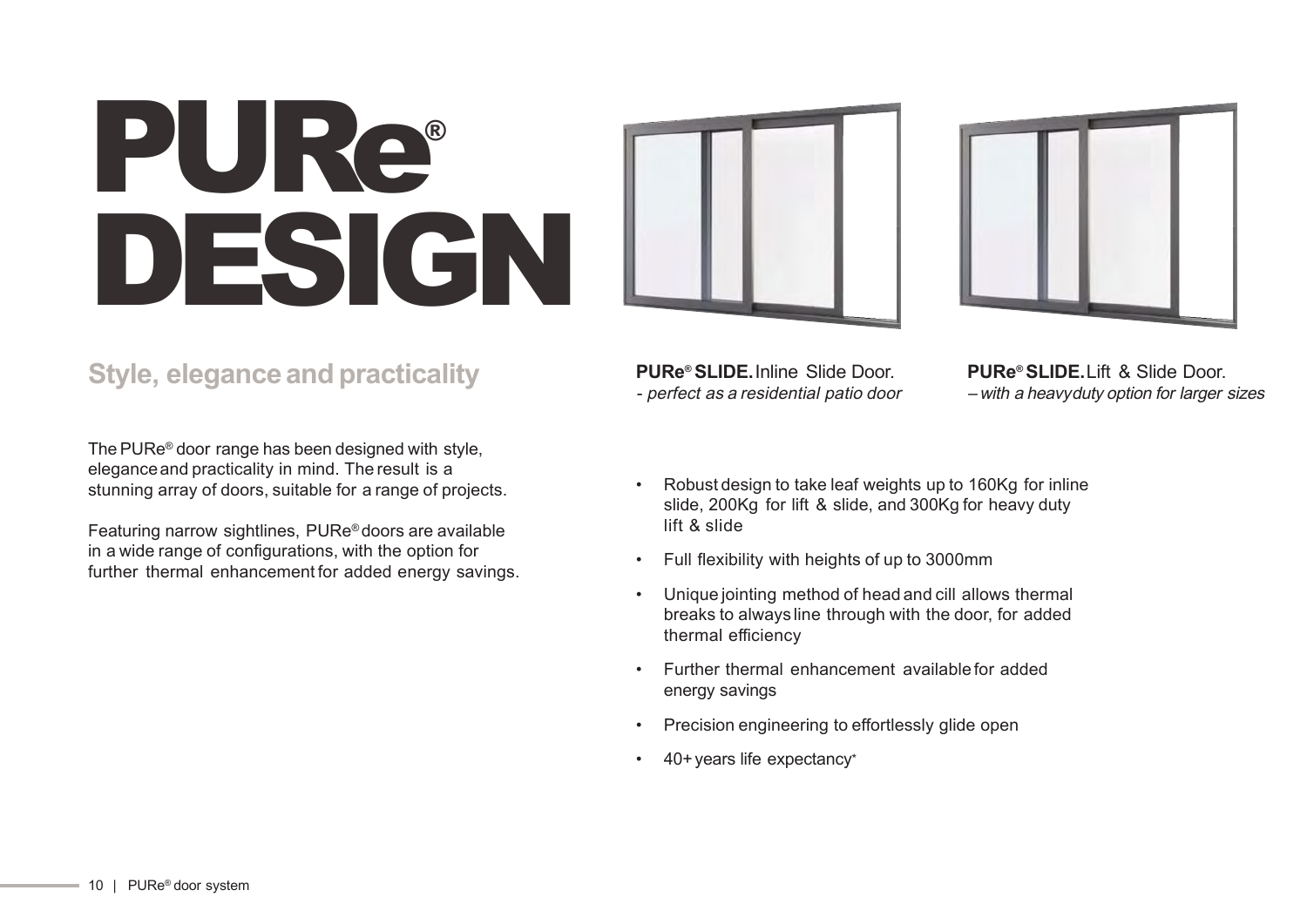

**PURe® FOLD.**Folding Sliding Door. – Openout or open in

- **PURe® FOLD.**Single Swing Door. – Openout or open in
- **PURe® FOLD.**Double Swing Door. – Openout or open in
- Available in leaf sizes up to 1000mm x 2616mm
- Robust design to take leaf weights up to 100Kg
- Rebated low threshold option
- Single and double doors available in the same sections
- Intermediate weather seals for extra protection from the elements
- Further thermal enhancement available for added energy savings
- High tech roller design ensures years of trouble-free operation
- 40+years life expectancy\*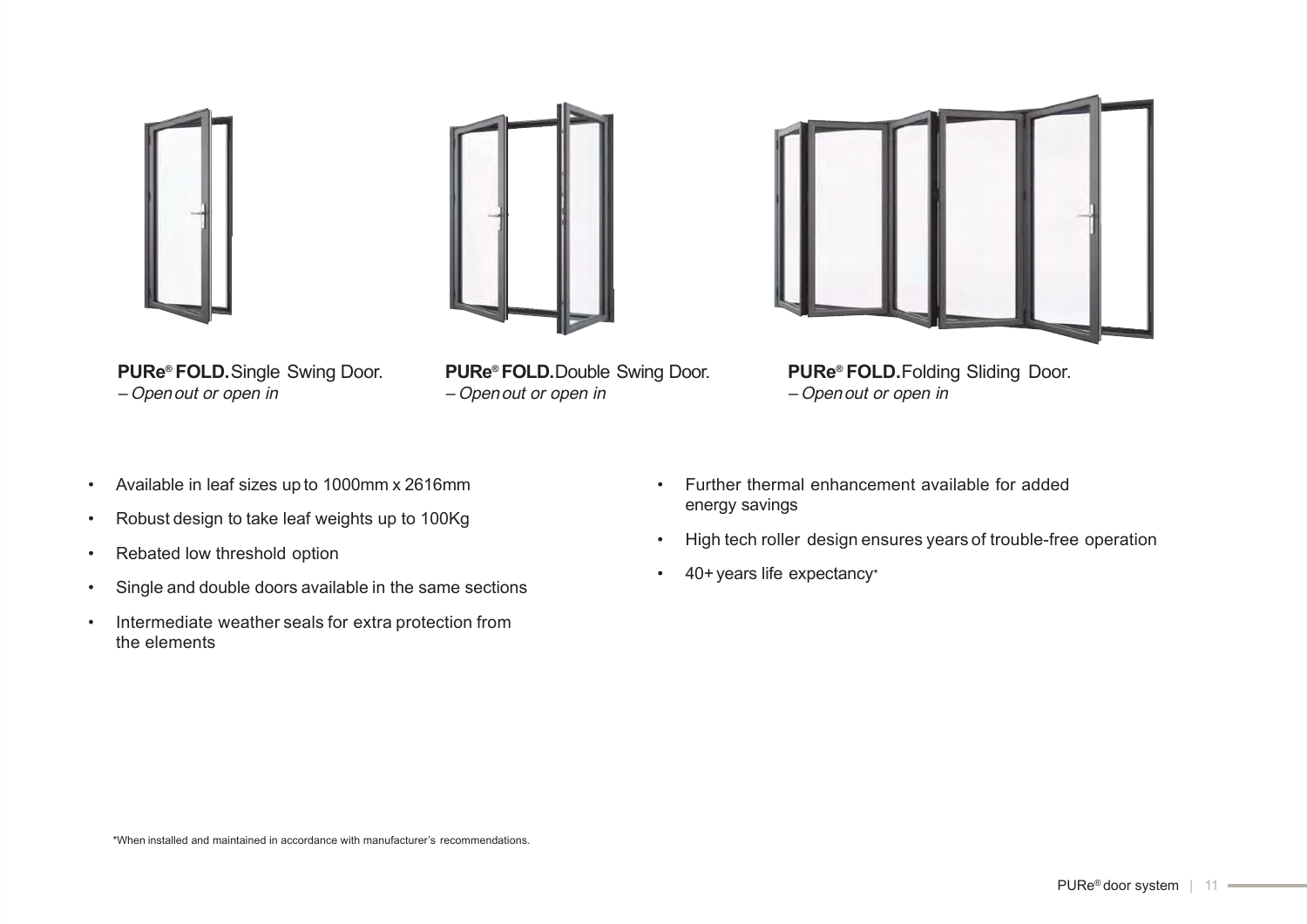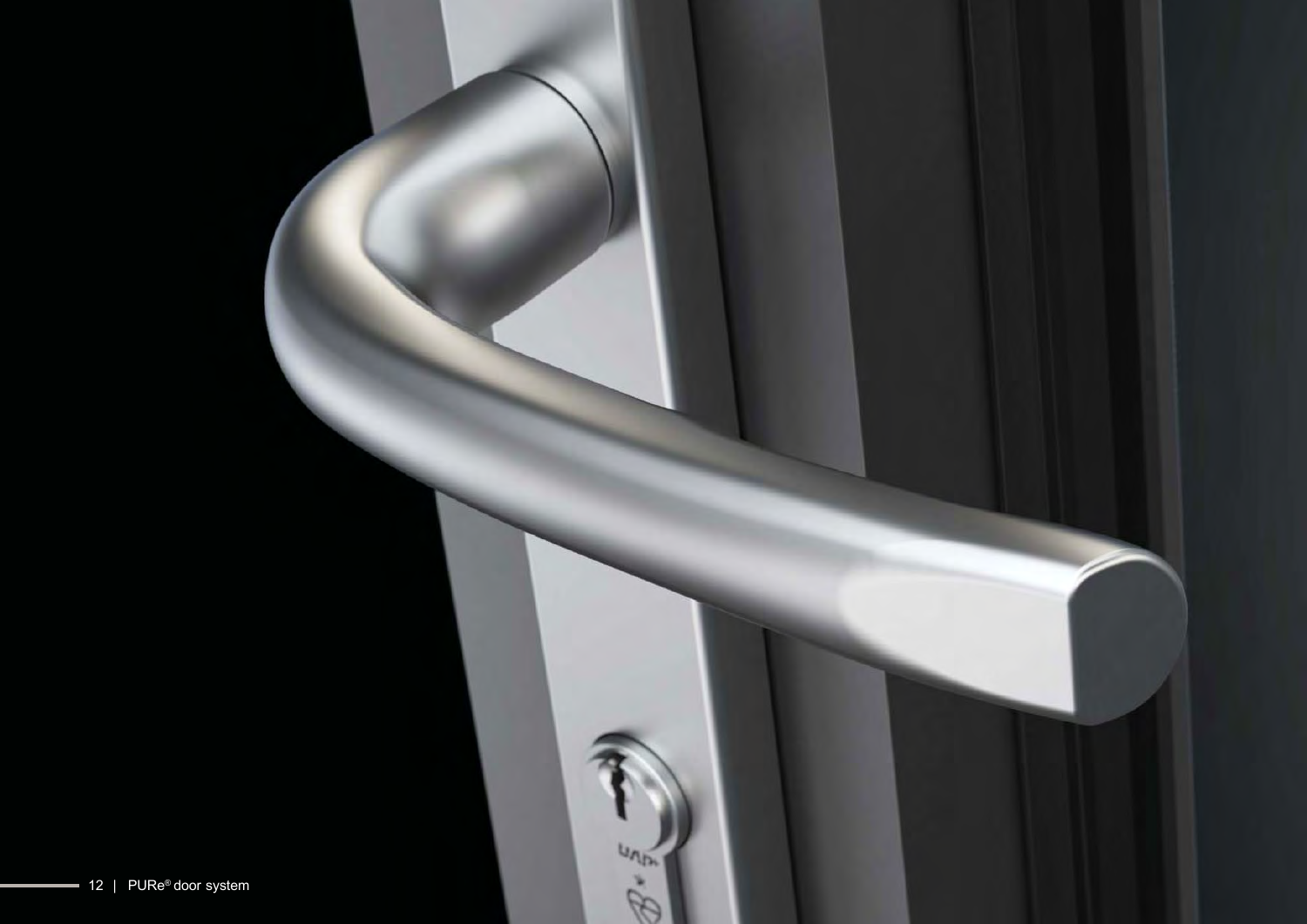## **PURe® CHOICE**

### **Customis eyour colour, glazing and accessories**

#### **In finite colour rang e and choic eof finishes**

Choose from a full range of standard RA Lcolours and if you have a specific colour in mind, we can colour match for a bespoke solution. Yo ucan eve n choose t o hav edual colour, with di fferent colours on the exterior and interio r surfaces. O f course if you prefer an alternative look, we also supply PURe® doors wit h a metallic , textured o r anodised finish.

With one of the largest and most technically advanced powder coating facilities in the UK, we can guarantee a high quality finish and fast turnaround times.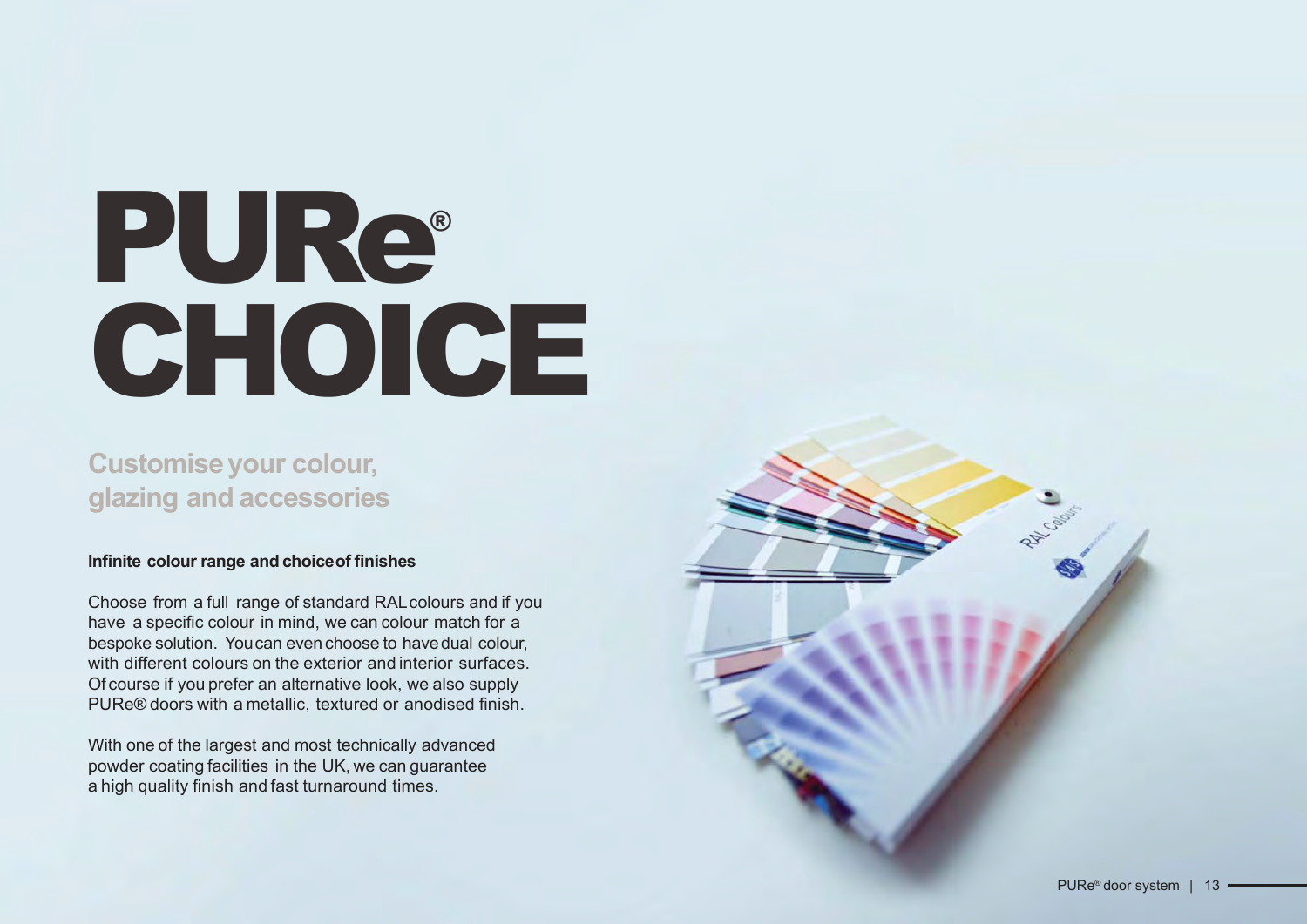## **PURe® PEACE OF MIND**

**Highquality, secure and weatherproof**

Roller assembly Ensuring a smooth, easily operated glide to the PURe® folding sliding door.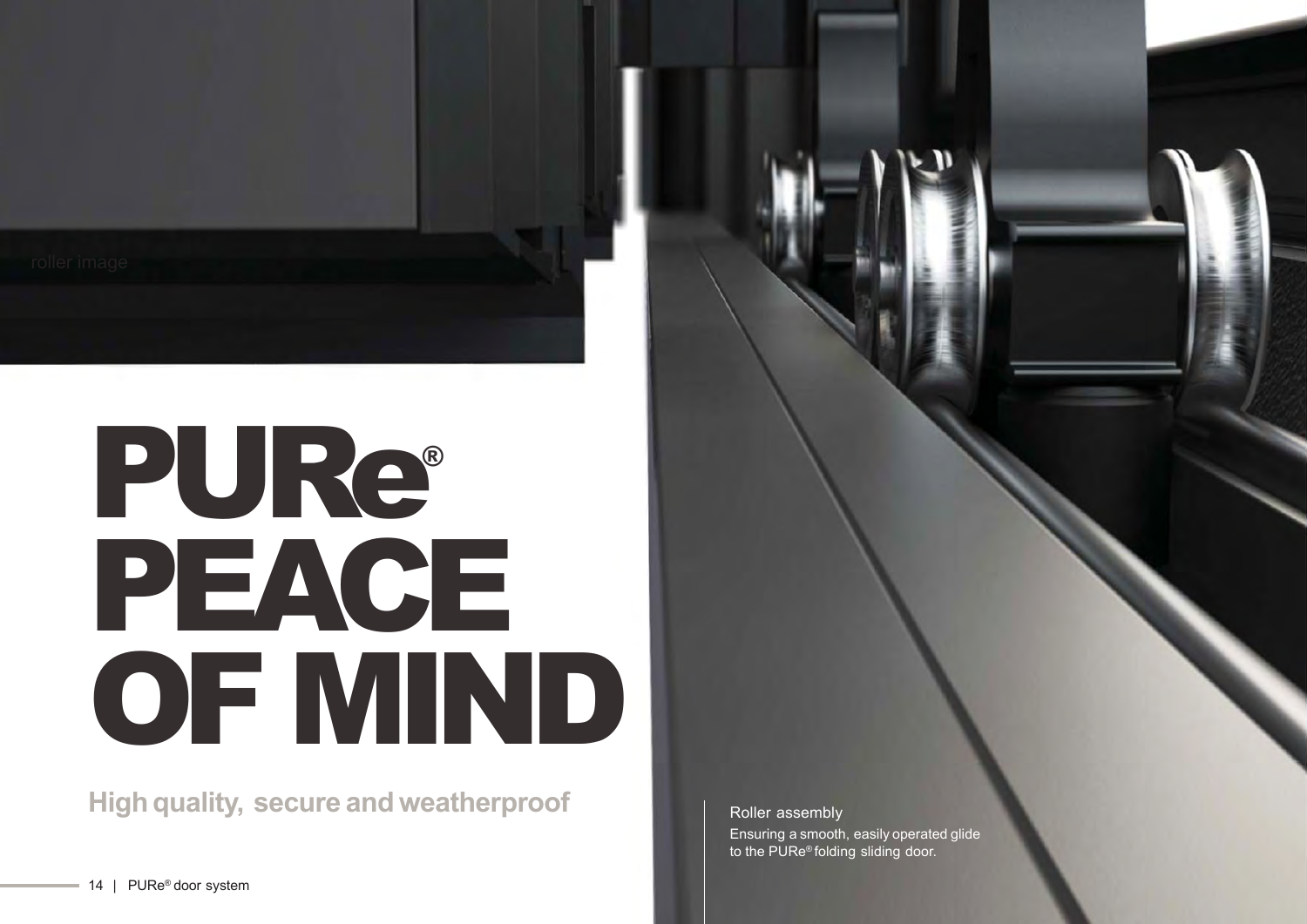#### **Quality guaranteed**

ThePURe® door range uses premium quality materials sourced from reliable suppliers with strong environmental credentials, to producea structural integrity that outperforms its rivals.

Independently tested to the highest standard in the UK, the innovative PUR thermal barrier produced superior shear testing results comparedto similar products using polyamide thermal barriers.

Durable and fully recyclable, PURe® doors have a 40+year life expectancy\* and come with an extensive warranty.

#### **Weathertight**

Come rain, wind, hail or snow, PURe® doors will remain weathertight. Fully tested to BS6375parts 1, 2 and 3, PURe® doors havebeen designed to keep the weather out and the warmth in.

#### **Secure by design**

PURe® doors have been developedto meet the Secure by Design (SBD) standards, which measure a door's ability to resist forced entry. Independently tested by a UKAS accredited laboratory to PAS24- 2012, PURe® doors have been awarded aQ-Mark certificate, confirming that they meet stringent security standards and are manufactured to a consistent quality. Security hardware is required.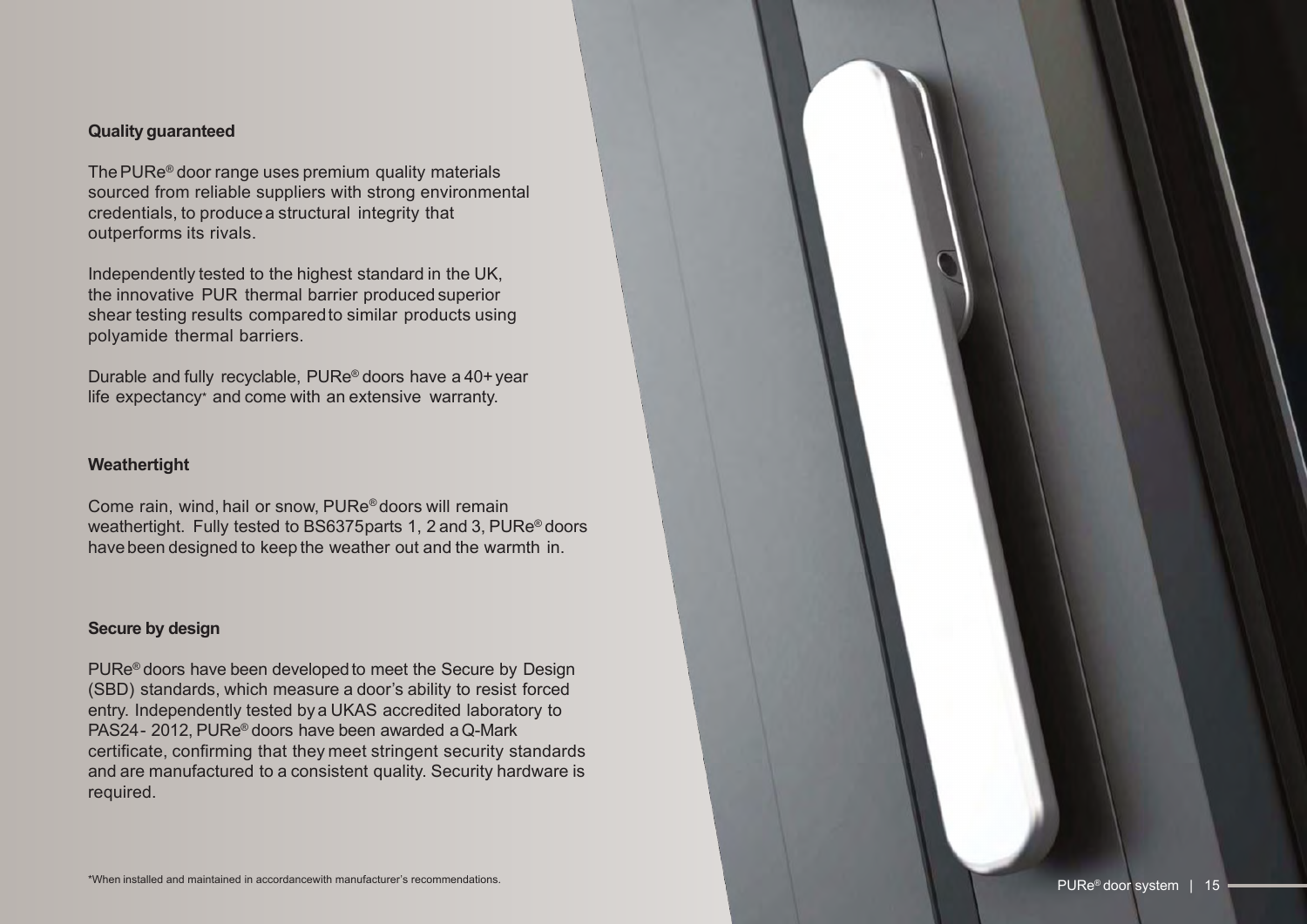## **PURe® SIMPLICITY**

### **Innovativefeatures, easy to fabricate and install**

PURe® doors are easy to fabricate using existing tooling, and have been cleverly designed to be simple to adjust and install.

**Threshold options** 

A choice of threshold options including low thresholds for easy, uninterrupted access.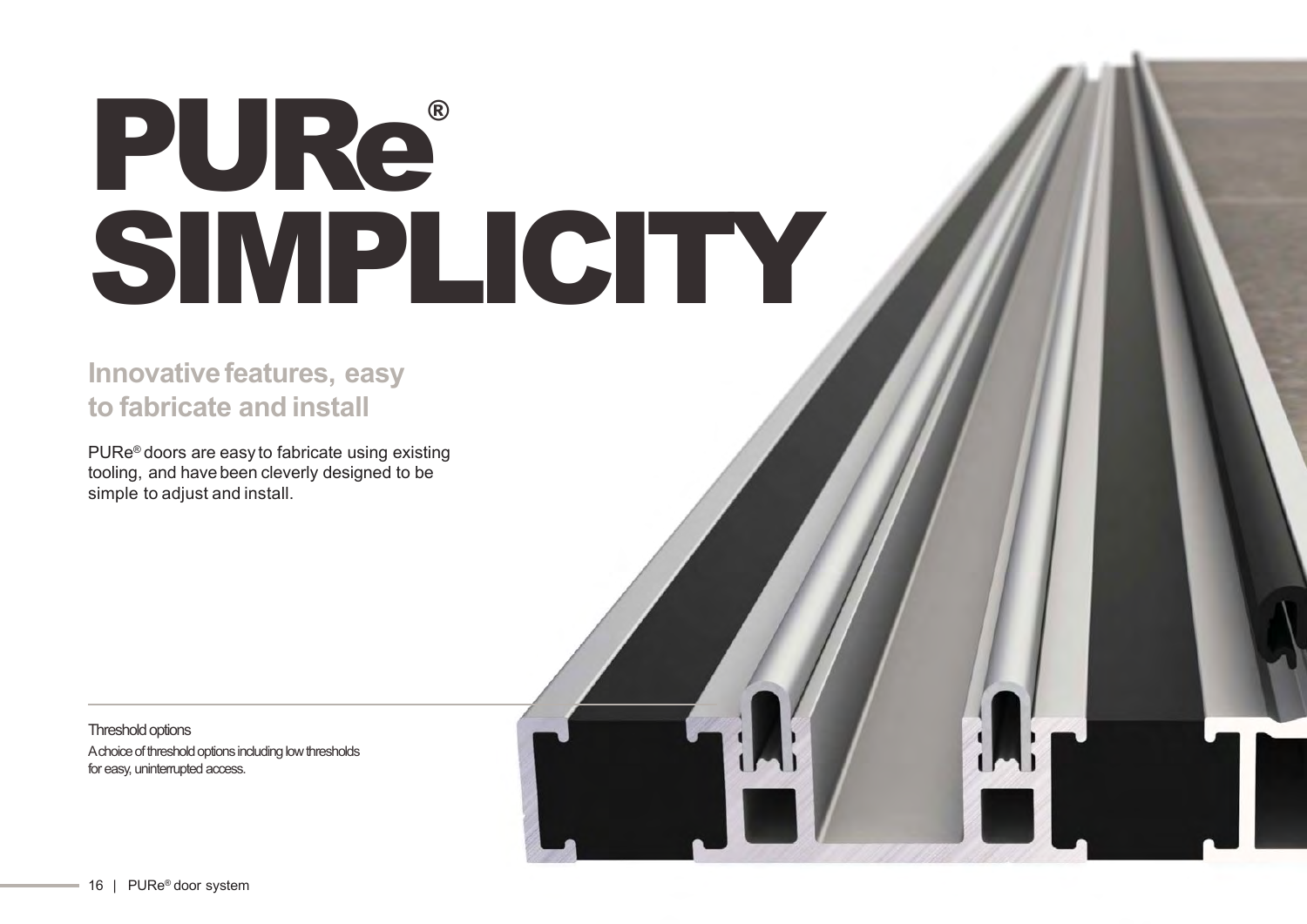

#### **Folding sliding, single and doubledoors PURe® FOLD**

- Fully adjustable hinge stile +/- 3mm, lock keep +/- 3mm and intermediate hinges - 2mm for easyinstallation.
- Easily accessible intermediate locks with no need for removal of door leaves.
- Adjustable shoot bolts +/- 1.5mm.



#### **Inline sliding andlift & slide doors PURe® SLIDE**

- No need for complicated drainage preparations to outerframe track.
- Efficient fabrication with same sight lines and sections for standard duty lift & slide door and sliding door.
- Easyto lock with adjustable locking points.

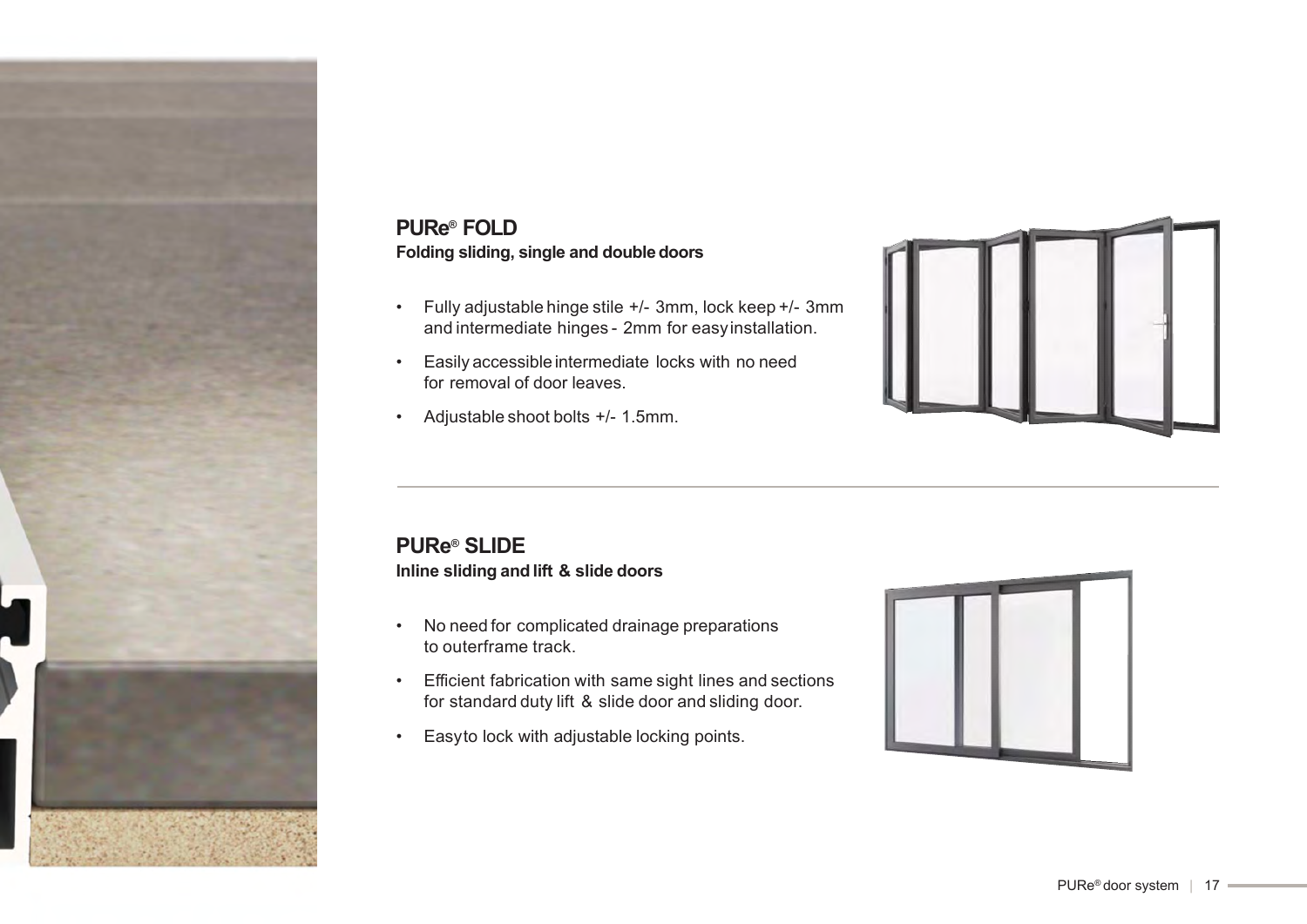## **PURe® SENIOR**



Senior Architectural Systems is the UK's largest privately owned fenestration systems company.

Founded in 1991,our success is down to our continually evolving range of innovative high quality products and our responsive personal customer service.

We offer a wide choice of fenestration products and systems which will suit any project size, quality specification and budget.

We can even supply bespoke solutions and are continually adding new products to the range based on customer feedback,market trends and technical innovations.

The new PURe<sup>®</sup> range of aluminium doors and windows with unbeatablethermal efficiency the PURe® range is set to revolutionise the window and door market.

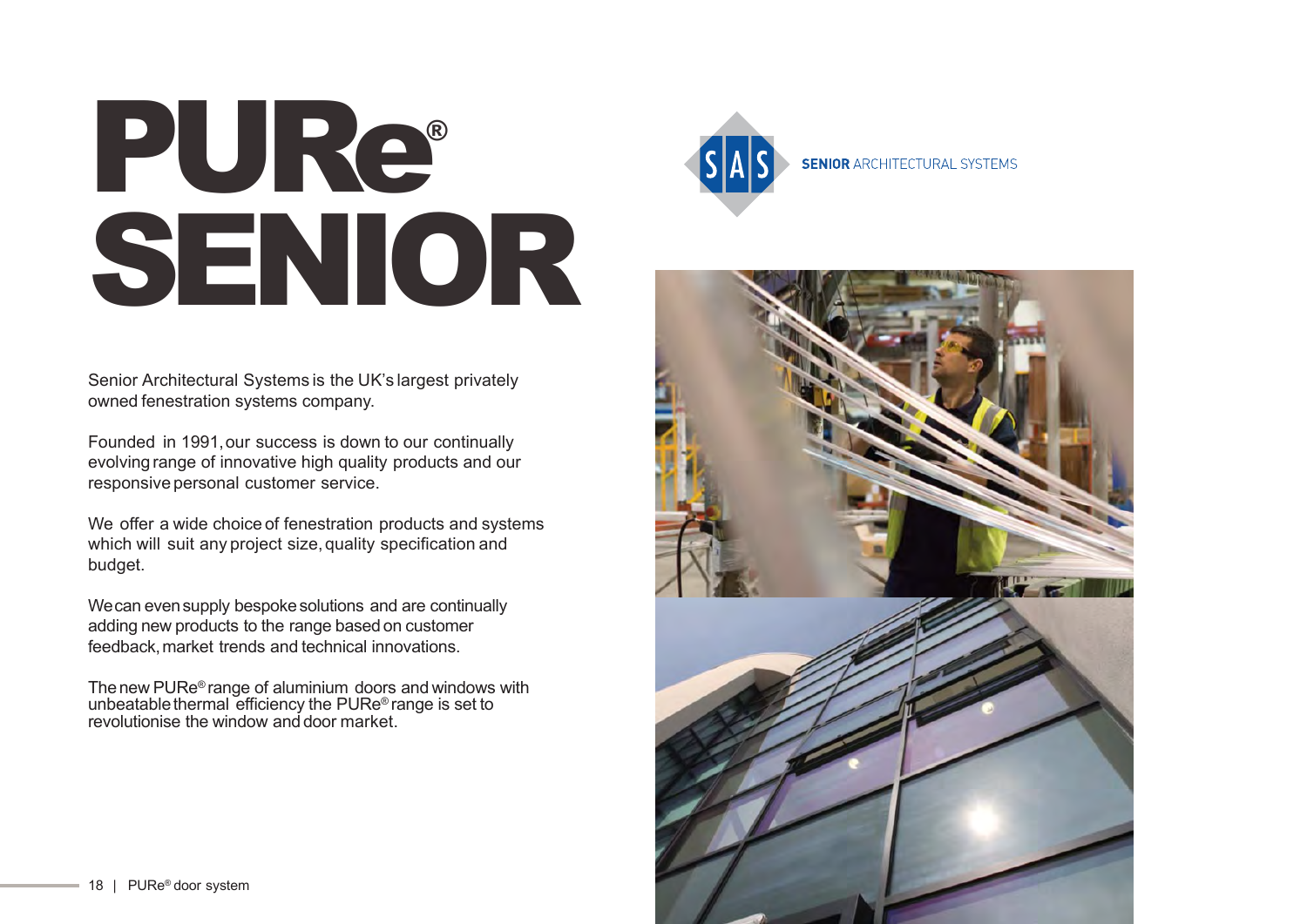## **YOUR GUARANTEE**

- British made all our systemsand products are designed and manufactured in the UK to exacting standards. Quality is assured through constantly monitored systems and processes through our dedicated ISO9001quality accredited service centres in England, Walesand Scotland.
- All our products are fully accredited, haveextended life cycles and are fully recyclable.
- Weuse only premium quality materials sourced from reliable suppliers with goodenvironmental credentials.
- Our in-house state-of-the-art powder coating facility, dedicated glazing unit factory and thermal break line ensure a highly efficient and time sensitive turnaround.
- All our aluminium systems are fully compatible, giving you maximum design freedom.
- Expert technical and specification support is available nationwide, all year round.
- Dedicated service centres in England, Wales and Scotland, large stock levels and a fleet of eco delivery vehicles means timely delivery.
- We design our products to have a life expectancy of 40+ years.\*